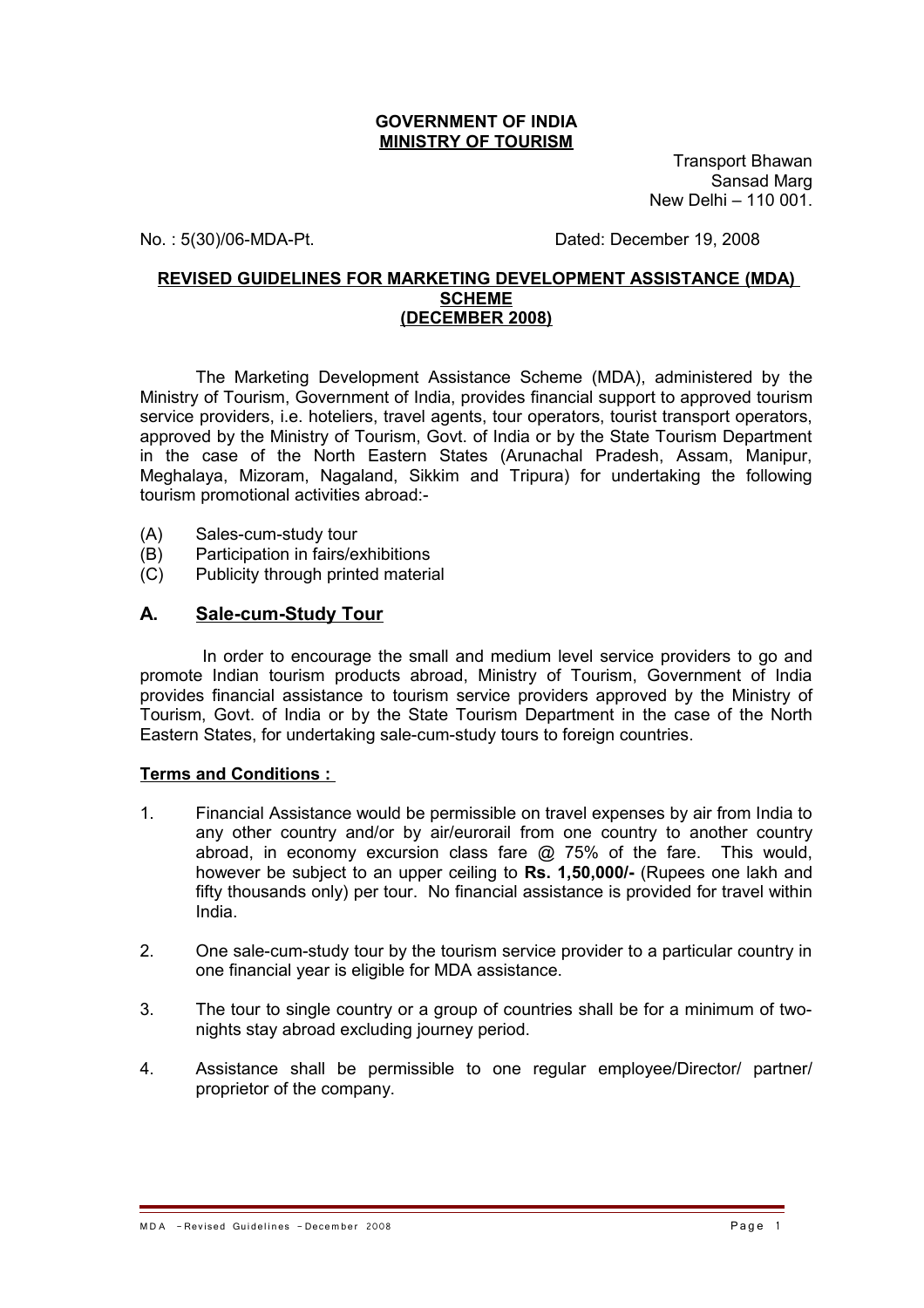- 5. The assistance would be available to tourism service providers with foreign exchange earnings upto **Rs. 20.00 crore** (Rupees twenty crore only) during the preceding financial year. In respect of tourism service providers from the North Eastern States, the total turnover of the company will be upto **Rs. 20.00 crore** (Rupees twenty crore only) not necessarily including foreign exchange earnings.
- 6. The company shall not be under investigation or charged/ prosecuted/ debarred/ black listed by Ministry of Tourism, Govt. of India or any other Government Agency. The service provider should furnish a declaration to this effect.
- 7. The applicant would furnish a declaration in the prescribed format as under: " I hereby declare that I have not claimed/received any financial assistance for this sale-cum-study tour from Government/Government Agency."
- 8. In case of more applications, priority would be given to those service providers who have not availed financial assistance in the past under MDA Scheme.

#### **Procedure for Submission of Application**

- (i) The eligible tourism service provider shall obtain prior approval of the Ministry of Tourism, Government of India, before undertaking the tourism promotional activity/tour abroad. The application shall be submitted direct to the Joint Secretary (Tourism), Ministry of Tourism, Transport Bhawan, Sansad Marg, New Delhi, in the prescribed format (Annexure-I) at least 14 days in advance, along with following documents:
	- 1. Proof of approval of the company by Ministry of Tourism or by the State Government in the case of the North Eastern States. (Copy of approval letter is to be attached)
	- 2. Certificate of Foreign Exchange Earnings duly certified by Chartered Accountant. In the case of service providers from the North Eastern States, certificate of total turnover duly certified by the Chartered Accountant.
	- 3. Details of financial assistance availed during the last three years from the Government including Ministry of Commerce/FIEO and Ministry of Tourism.
- (ii) After undertaking the tourism promotional activity/tour abroad for which prior approval had been accorded by the MOT, the tourism service provider would submit the application for MDA claim, in the prescribed format (Annexure IV), to the Ministry of Tourism, Government of India, immediately on return to India but positively within one month of his/her return to India, along with the following documents:
	- 1. Details of financial assistance availed during the last three years from the Government including Ministry of Commerce/FIEO & Ministry of Tourism.
	- 2. Certificate of Foreign Exchange Earnings / Total Turnover in the case of North Eastern States duly certified by Chartered Accountant.
	- 3. Self-certified copy of approval certificate issued by the Ministry of Tourism / State Government in the case of North Eastern States..
	- 4. Legible photocopy of passport highlighting the entries about departure from India and arrival in India and also the countries visited. In case passport does not have arrival/departure dates regarding visits to various countries, documentary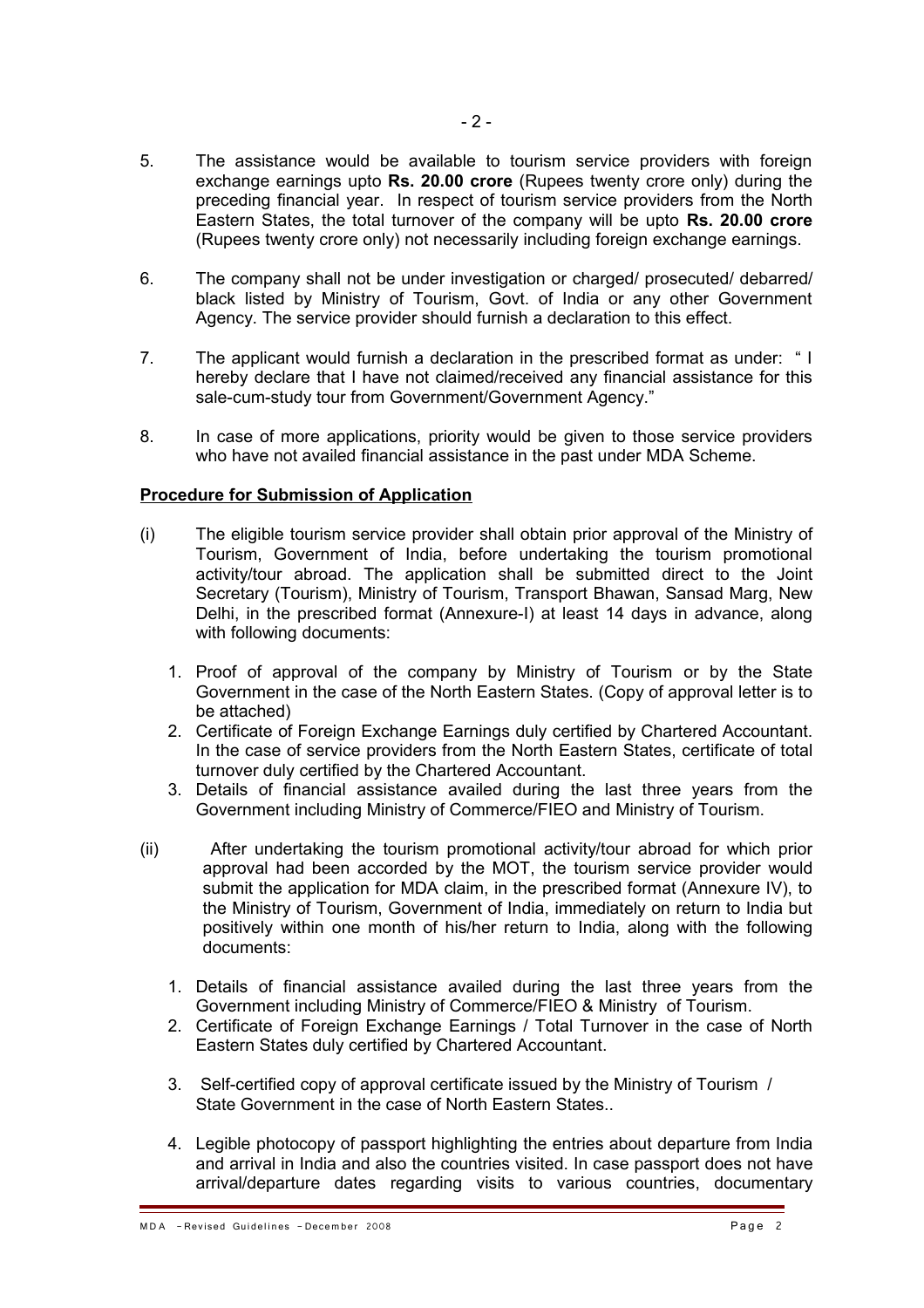evidence such as Hotel Bills, Boarding pass, lodging pass, etc. may be submitted.

- 5. Original air ticket/jacket used during the journey along with three self-certified photocopies. The following details should be given separately in a statement:
	- i) Name of the Traveler
	- ii) Ticket number
	- iii) Flight No.
	- iv) Date of Departure from and return to India
	- v) Sectors/countries visited
	- vi) Class in which traveled
	- vii) Economy excursion class fare for sectors/countries visited.
- 6. Brief Report about the tour and achievements.
- 7. Claim form received after one month of return to India or wherein the deficiencies in the claim as intimated are not fully completed within 30 days of the date of information given, would not be entertained and would be rejected.

# **B. Participation in Trade Fairs and Exhibitions:**

The Ministry of Tourism, Government of India provides financial assistance to to tourism service providers approved by the Ministry of Tourism, Govt. of India or by the State Tourism Department in the case of the North Eastern States for participation in tourism related trade fairs and exhibitions abroad.

## **Terms and Conditions**

- 1) Financial Assistance would be permissible on travel expenses by air from India to any other country & by air/eurorail from one country to another country abroad, in economy excursion class fair and/or charges of the built up furnished stall, electricity and water charges etc. @75% to the service providing companies. This would, however, be subject to an upper ceiling of **Rs. 2,00,000/-** ( Rupees Two Lakh only) per participation. No financial assistance is provided for travel within India.
- 2) A maximum of only five participations in a particular trade fair/exhibition by a tourism service provider would be eligible for MDA assistance.
- 3) Assistance for travel expenses would be permissible to one regular employee/ Director/partner/proprietor of the company.
- 4) The assistance would be available to companies with foreign exchange earnings upto **Rs. 20.00 crore** (Rupees twenty crore only) during the preceding financial year. In respect of tourism service providers from the North Eastern States, the total turnover of the company will be upto **Rs. 20.00 crore** (Rupees twenty crore only) not necessarily including foreign exchange earnings.
- 5) The company shall not be under investigation or charged/ prosecuted/ debarred/ black-listed by Ministry of Tourism, Government of India or any other Government Agency. The service provider should furnish a declaration to this effect.
- 6) The applicant would furnish a declaration in the prescribed format as under: " I hereby declare that I have not claimed/received any financial assistance for participation in this fair/exhibition from Government/ Government Agency."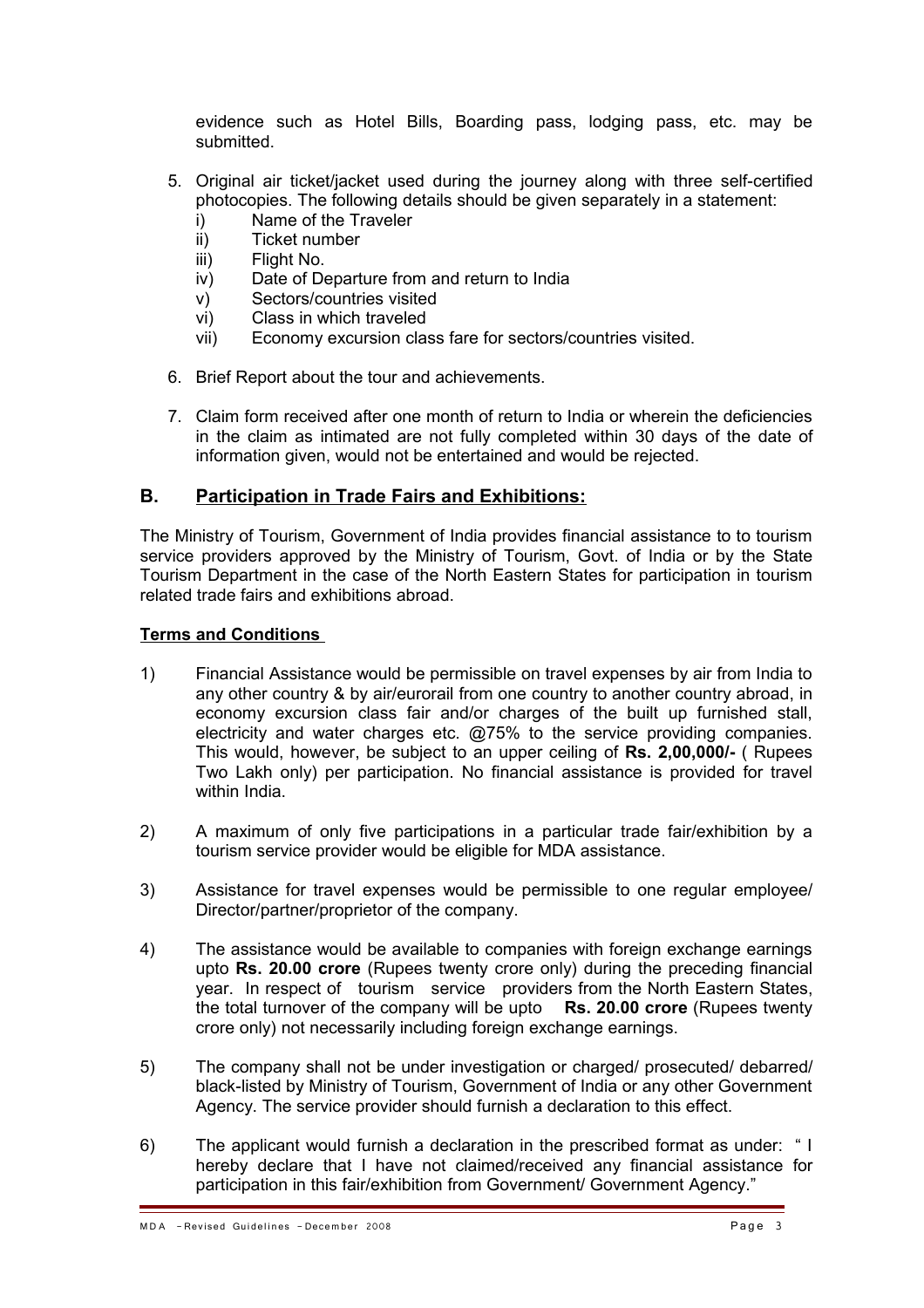7) In case of more applications, priority would be given to those service providers who have not availed financial assistance in the past under MDA Scheme.

## **Procedure for Submission of Application**

- (i) The eligible tourism service provider shall obtain prior approval of the Ministry of Tourism, Government of India, before proceeding abroad to participate in trade fair/exhibition. The application shall be submitted direct to the Joint Secretary (Tourism), Ministry of Tourism, Government of India, Transport Bhawan, Sansad Marg, New Delhi, in the prescribed format (Annexure-II) at least 14 days in advance, along with following documents:
	- 1. Proof of approval of the company by Ministry of Tourism or by the State Government in the case of the North Eastern States. (Copy of approval letter may be attached).
	- 2. Certificate of Foreign Exchange Earnings duly certified by Chartered Accountant. In the case of service providers from the North Eastern States, certificate of total turnover duly certified by the Chartered Accountant.
	- 3. Details of financial assistance availed during the last three years from the Government including Ministry of Commerce/FIEO & Ministry of Tourism.
- (ii) After participating in the Trade Fair/Exhibition abroad for which prior approval had been accorded by the MOT, the tourism service provider would submit the application for MDA claim, in the prescribed format (Annexure V), direct to the Ministry of Tourism, Government of India, immediately on return to India but positively within one month of his/her return to India, along with the following documents:
	- 1. Details of financial assistance availed during the last three years from the Government including Ministry of Commerce/FIEO and Ministry of Tourism
	- 2. Certificate of Foreign Exchange Earnings / Total Turnover in the case of North Eastern States duly certified by Chartered Accountant.
	- 3. Self-certified copy of approval certificate issued by the Ministry of Tourism /State Govt. in the case of North Eastern States.
	- 4. Legible photocopy of passport highlighting the entries about departure from India and arrival in India and also the countries visited. In case passport does not have arrival/departure dates regarding visits to various countries, documentary evidence such as Hotel Bills, Boarding Pass, lodging pass etc. may be submitted.
	- 5. Original air ticket/jacket used during the journey along with three self certified photocopies. The following details should be given separately in a statement:
		- i) Name of the Traveller
		- ii) Ticket number
		- iii) Flight No.
		- iv) Date of Departure from / return to India
		- v) Sectors/countries visited
		- vi) Class in which travelled
		- vii) Economy excursion class fare for sectors /countries visited.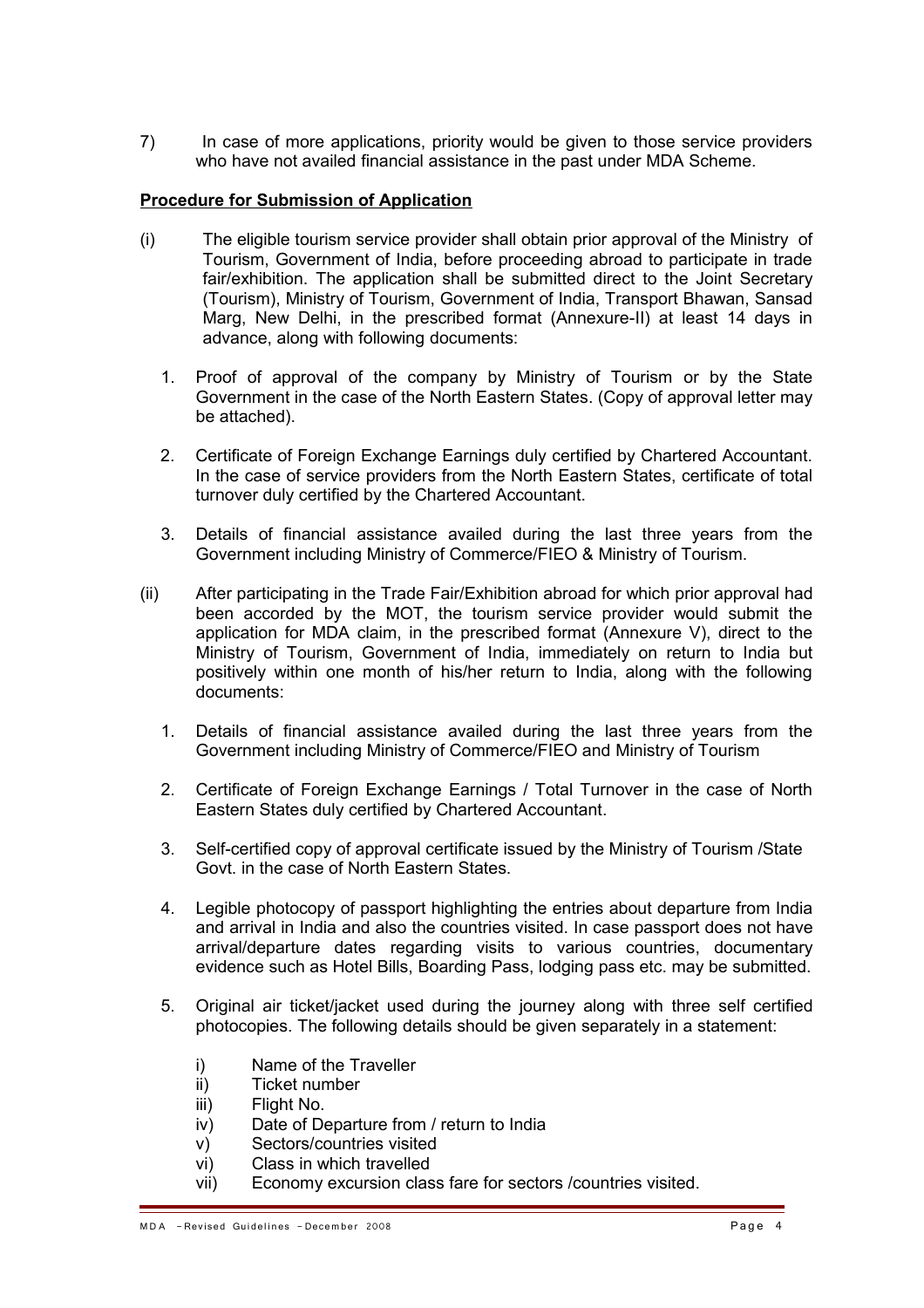- 6. Original copy of receipts/bank advice etc. along with three photocopies, evidencing payment(s) made; if applicable.
- 7. Brief Report about the participation and achievements.
- 8. Claim form received after one month of return to India or wherein the deficiencies in the claim as intimated are not fully completed within 30 days of the date of information given, would not be entertained and would be rejected.

# **C. Publicity through Printed Material**

The Ministry of Tourism, Government of India provide financial assistance under the MDA Scheme to tourism service providers approved by the Ministry of Tourism, Govt. of India or by the State Tourism Department in the case of the North Eastern States for production of tourism related publicity material for distributing in foreign countries and in tourism related fairs and festivals abroad in order to promote Indian tourism products.

## **Terms and Conditions**

- 1. Cost of production of publicity material like product catalogue, brochure, information handout etc., for use abroad during sales cum study tour, participation in trade fair/exhibition, MOT sponsored buyer cum seller meet/trade delegation etc., would be permissible for assistance under MDA scheme @25% of the total approved cost subject to an upper ceiling of **Rs. 30,000/-** (Rupees Thirty Thousand only).
- 2. Assistance would be provided once in a financial year.
- 3. A copy of the publicity material is to be submitted along with the claim.
- 4. Quotations from a minimum of three printers are to be obtained and submitted along with the claim. Assistance will be allowed on the lowest quotation subject to the upper ceiling as mentioned above.
- 5. The company shall not be under investigation/charged/prosecuted/ Debarred/ blacklisted by Ministry of Tourism, Government of India or any other Government Agency. The service provider should furnish a declaration to this effect.
- 6. The applicant would furnish a declaration in the prescribed format as under: "I hereby declare that I have not claimed/received any financial assistance for production of this publicity material from Government/Government Agency."
- 7. In case of more applications, priority would be given to those service providers who have not availed financial assistance in the past under MDA Scheme.

#### **Procedure for Submission of Application**

(i) The eligible tourism service provider shall obtain prior approval of the Ministry of Tourism, Government of India, before printing of publicity material for distribution abroad. The application shall be submitted direct to the Joint Secretary (Tourism), Ministry of Tourism, Transport Bhawan, Sansad Marg, New Delhi, in the prescribed format (Annexure-III) at least 14 days in advance, along with following documents: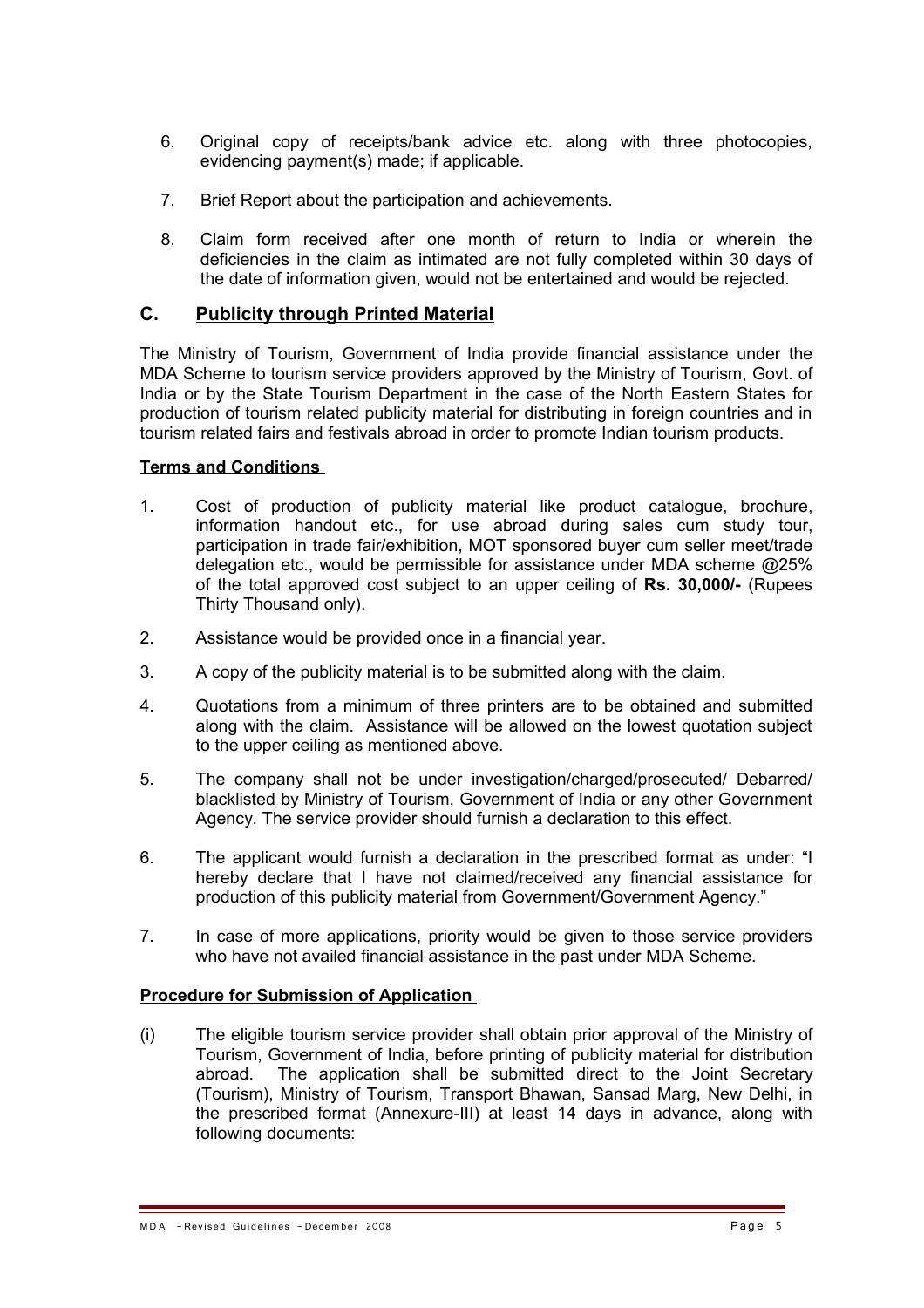- 1. Proof of approval of the company by Ministry of Tourism or by the State Government in the case of the North Eastern States. (Copy of approval letter may be attached)
- 2. Certificate of Foreign Exchange Earnings duly certified by Chartered Accountant. In the case of service providers from the North Eastern States, certificate of total turnover duly certified by the Chartered Accountant.
- 3. Details of financial assistance availed during the last three years from the Government including Ministry of Commerce/FIEO & Ministry of Tourism.
- ii) After distribution of the publicity material abroad for which prior approval had been accorded by the MOT, tourism service provider would submit the application for MDA claim, in the prescribed format (Annexure VI) along with necessary documents as indicated in the claim form, direct to the Ministry of Tourism, Government of India, immediately on return to India but positively within one month of his/her return to India, along with the necessary documents.

# **General Conditions Governing the MDA Scheme**

- 1. For sale-cum-study tour, a tourism service provider is eligible for financial assistance under MDA Scheme for a maximum of two trips in one financial year.
- 2. For participation in fairs/exhibitions abroad, a tourism service provider is eligible for financial assistance under MDA Scheme to participate in **three** exhibitions/fairs abroad in one financial year.
- 3. For production/printing of publicity material, MDA would be available once in a financial year.
- 4. The financial benefit under MDA Scheme would be given up to a maximum of only two times to the same person in one financial year, irrespective of the number of tourism service providing companies he/she is associated with.
- 5. These revised MDA guidelines are in supercession to guidelines issued vide this Minisry's letter No. 15-TP(58)/2001 dated 16.3.2004 and subsequent letter No. 5(30)/06 dated 8.5.2008**.**
- 6. These Revised Guidelines will come in force **with effect from December 19, 2008** and till further orders.

Joint Secretary (Tourism)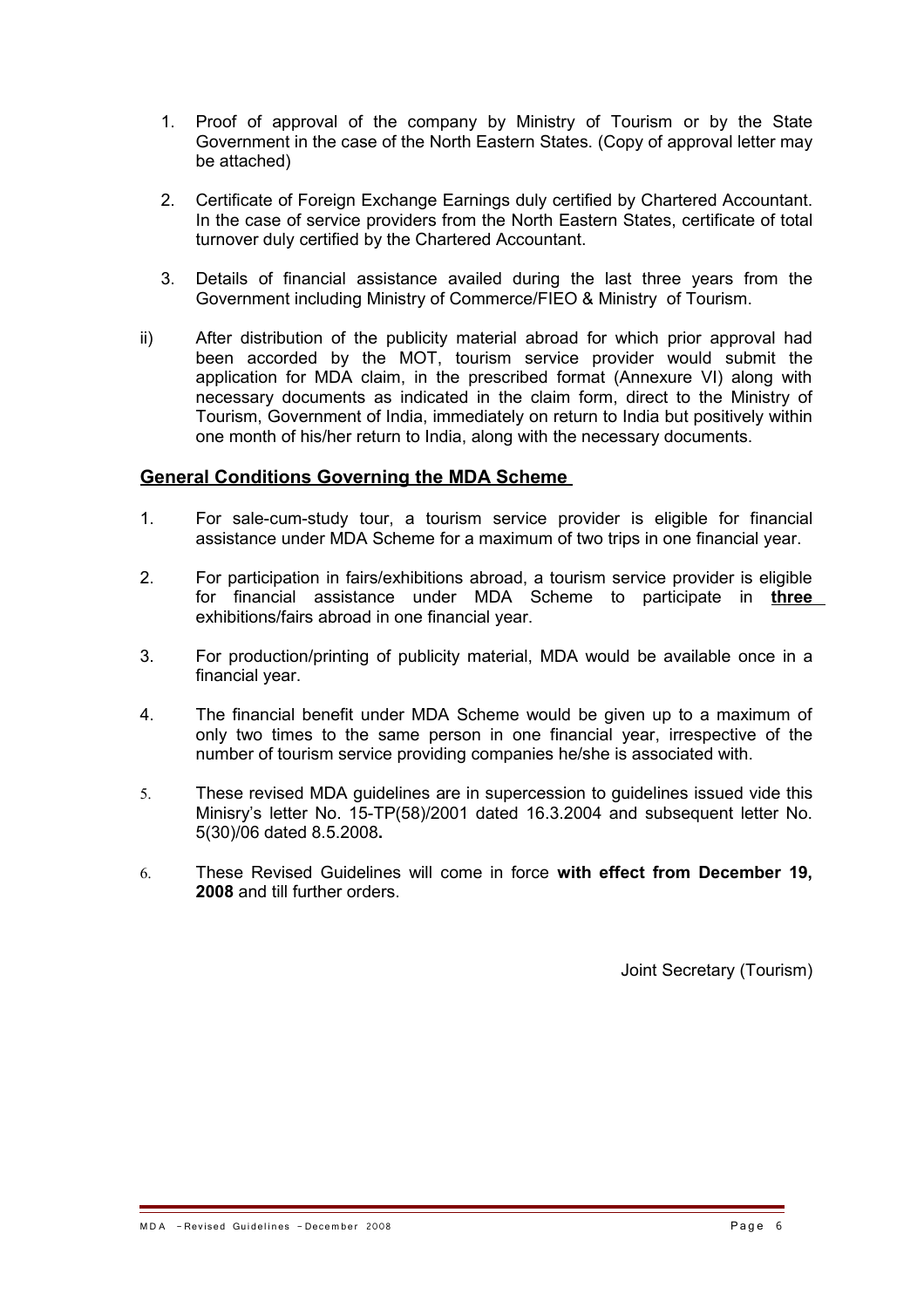## **Application Form for obtaining Prior Approval under MDA Scheme for Sale-cum-Study Tour Abroad**

| 1              | Name of the firm with full address                                                                                                                                                          |              |
|----------------|---------------------------------------------------------------------------------------------------------------------------------------------------------------------------------------------|--------------|
|                |                                                                                                                                                                                             |              |
| $\mathbf{2}$   | Name and designation of the person going<br>abroad                                                                                                                                          |              |
| $\overline{3}$ | Certificate<br>regarding<br>of<br>approval<br>the<br>Agency/Firm by Ministry of Tourism/State                                                                                               | No. & Date:  |
|                | Tourism Dept. in the case of North Eastern<br>States (Please attach a copy of approval<br>letter)                                                                                           | Valid up to: |
| 4              | Foreign Exchange Earnings/Certificate of<br>total turnover in the case of North Eastern<br>States, during the last financial year (PI<br>attach a certificate from Chartered<br>Accountant) |              |
| 5              | Names of countries for sale-cum-study tour<br>and the dates/duration of visit abroad                                                                                                        |              |
| 6              | Date of departure from India                                                                                                                                                                |              |
| $\overline{7}$ | Date of arrival in India                                                                                                                                                                    |              |
| 8              | Details of the financial assistance availed<br>earlier under the MDA Scheme:<br>a) Name of countries visited/exhibitions<br>participated                                                    |              |
|                | b) Name of the Persons                                                                                                                                                                      |              |
|                | c) Dates                                                                                                                                                                                    |              |
|                | d) MDA amount received                                                                                                                                                                      |              |

Place: **Signature &** Date: **Designation with stamp**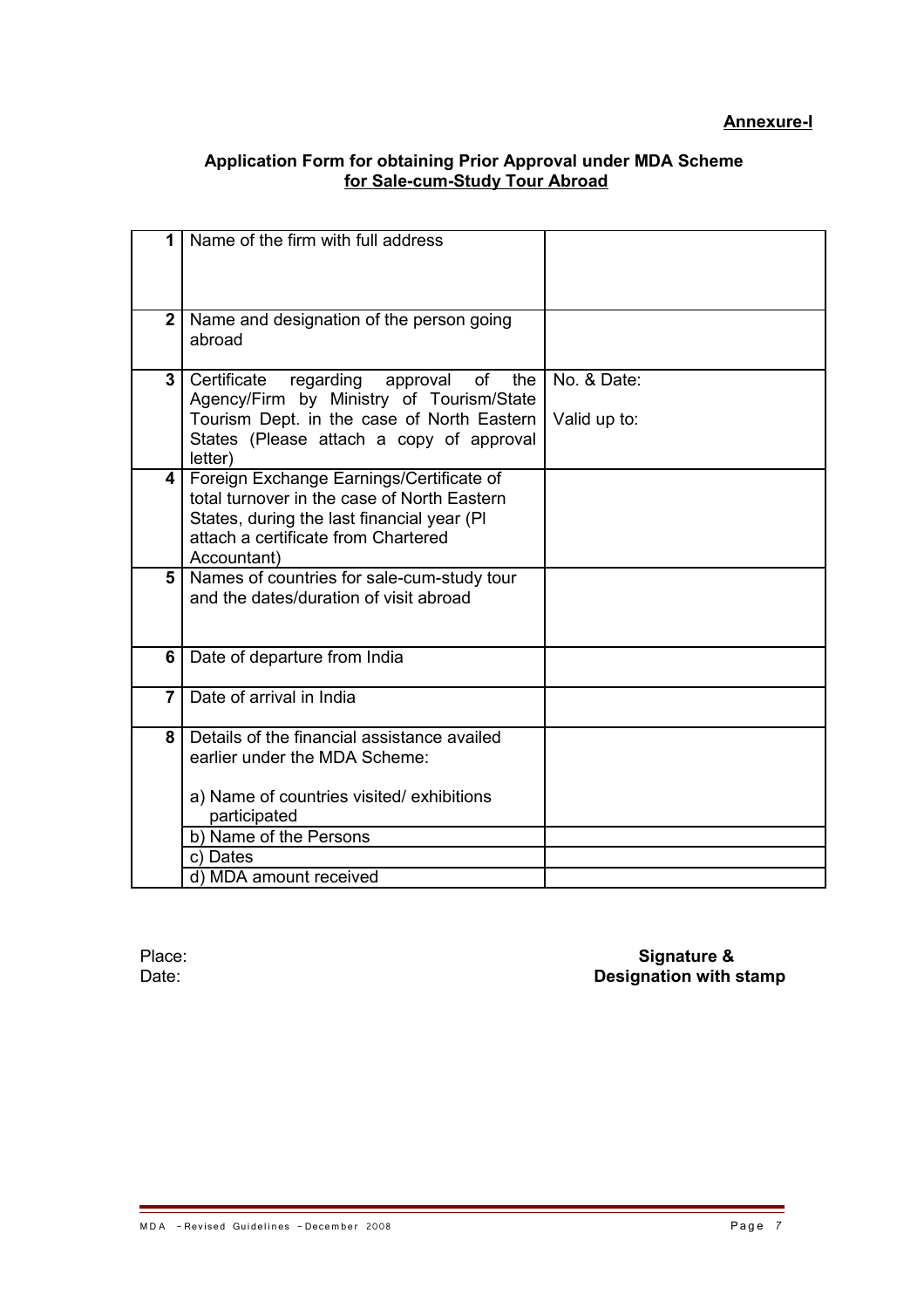## **Application Form for obtaining Prior Approval under MDA Scheme for Participation in Trade Fair/Exhibition Abroad**

| 1              | Name of the firm with full address                                                                                                                                                                          |              |
|----------------|-------------------------------------------------------------------------------------------------------------------------------------------------------------------------------------------------------------|--------------|
|                |                                                                                                                                                                                                             |              |
| $\overline{2}$ | Name and designation of the person going<br>abroad                                                                                                                                                          |              |
| 3              | Certificate<br>regarding approval<br>of<br>the<br>Agency/Firm by Ministry of Tourism/State                                                                                                                  | No. & Date:  |
|                | Tourism Dept. in the case of North Eastern<br>States (please attach a copy of approval<br>letter)                                                                                                           | Valid up to: |
| 4              | Foreign Exchange Earnings/Certificate<br>of<br>total turnover in the case of North Eastern<br>States, during the last financial year (PI)<br>attach<br>certificate<br>from<br>Chartered<br>a<br>Accountant) |              |
| 5              | Name of fair/exhibition and the countries<br>along with the dates/duration of the visit                                                                                                                     |              |
| 6              | Date of departure from India                                                                                                                                                                                |              |
| $\overline{7}$ | Date of arrival in India                                                                                                                                                                                    |              |
| 8              | Details of the financial assistance availed<br>earlier under the MDA Scheme:<br>a) Name of countries visited/exhibitions                                                                                    |              |
|                | participated<br>b) Name of the Person(s)                                                                                                                                                                    |              |
|                | c) Dates                                                                                                                                                                                                    |              |
|                | d) MDA amount received                                                                                                                                                                                      |              |

Place:<br>Date:

Date: **Signature & Designation with stamp**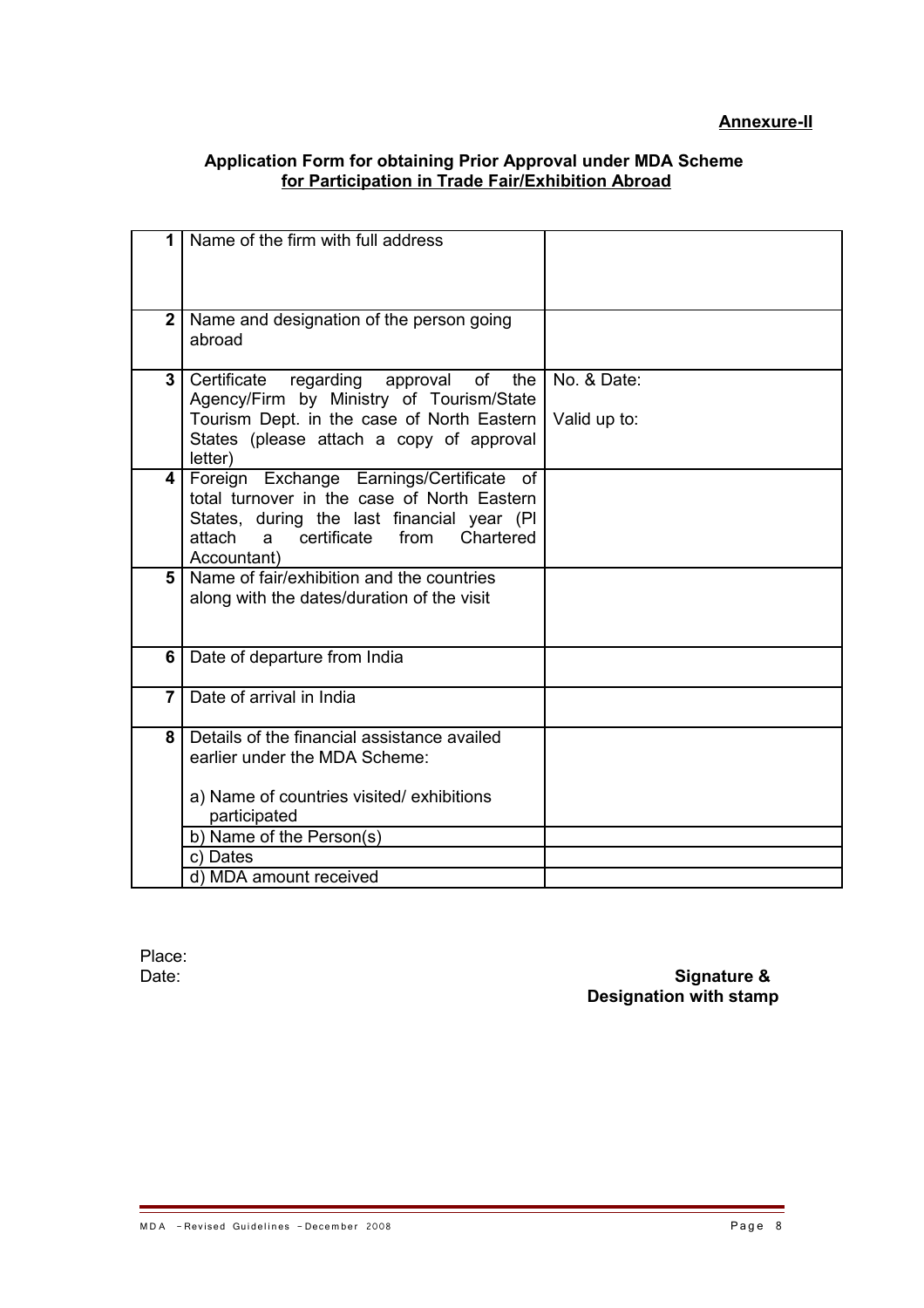## **Application Form for obtaining Prior Approval under MDA Scheme for Production of Publicity Material**

| 1                       | Name of the firm with full address                                                                                                                                                                                                                             |                                 |
|-------------------------|----------------------------------------------------------------------------------------------------------------------------------------------------------------------------------------------------------------------------------------------------------------|---------------------------------|
| $\mathbf{2}$            | Name of the Person going abroad                                                                                                                                                                                                                                |                                 |
| 3                       | Certificate<br>regarding<br>approval of<br>the<br>Agency/Firm by Ministry of Tourism / State<br>Tourism Deptt. in the case of North Eastern<br>States. (please attach a copy of the<br>approval letter)                                                        | No. & Date<br>Valid up to       |
| $\overline{\mathbf{4}}$ | Details of product catalogue/brochure/<br>Handout etc. to be brought out.                                                                                                                                                                                      | (Please attach dummy copy also) |
| 5                       | Foreign Exchange Earnings/Certificate of<br>total turnover in the case of North Eastern<br>States, during the last financial year (please<br>attach a certificate from the Chartered<br>Accountant)                                                            |                                 |
|                         | 6   Name of the fair/exhibition, city and country<br>where release of publicity material is<br>planned.                                                                                                                                                        |                                 |
| $\overline{7}$          | Expected date of release of publicity<br>material.                                                                                                                                                                                                             |                                 |
| 8                       | Number of copies to be printed.                                                                                                                                                                                                                                |                                 |
| 9                       | Estimated expenditure.                                                                                                                                                                                                                                         |                                 |
|                         | 10 Details of the financial assistance availed<br>earlier under the MDA Scheme:<br>a) Name of countries visited/Fair<br>participated & where publicity material<br>distributed<br>b) Name of the Persons who went abroad<br>c) Dates<br>d) MDA Amount received |                                 |

Place: Date:

**Signature & Designation With stamp**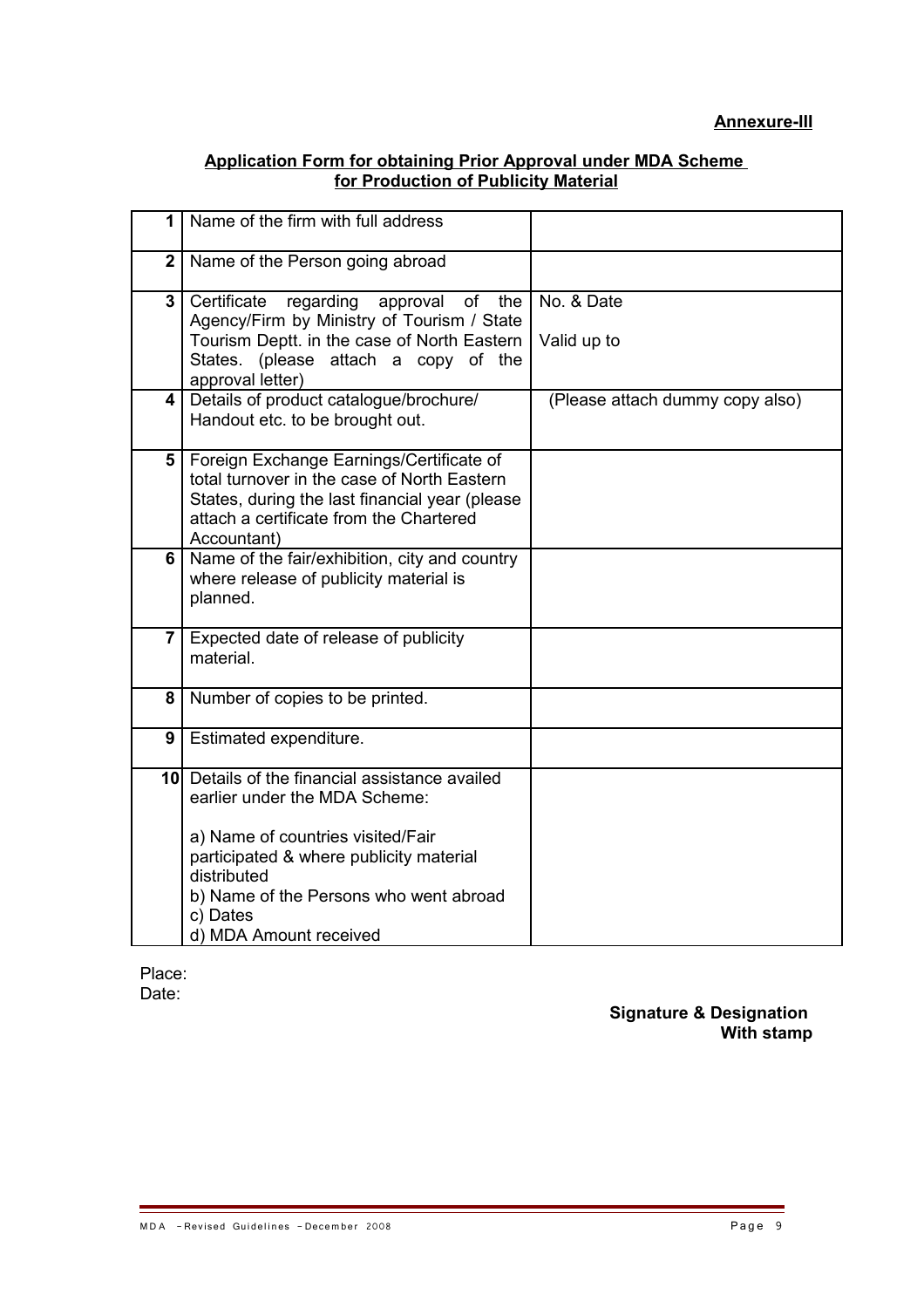## **Annexure-IV**

#### **Claim Form for Marketing Development Assistance for Sale-cum-Study Tour Abroad**

| $\mathbf 1$    | Name of the firm with full address                                                                                                                                                                                                                                                                                                                                                               |                            |
|----------------|--------------------------------------------------------------------------------------------------------------------------------------------------------------------------------------------------------------------------------------------------------------------------------------------------------------------------------------------------------------------------------------------------|----------------------------|
| $\mathbf{2}$   | Name and designation of the Person who<br>went abroad                                                                                                                                                                                                                                                                                                                                            |                            |
| 3              | Whether prior Approval of the Ministry of<br>obtained<br>Tourism<br>for<br>undertaking<br>promotional tour abroad. (Please attach a<br>copy of the approval letter.)                                                                                                                                                                                                                             |                            |
| 4              | Certificate regarding approval of<br>the<br>Agency/Firm by Ministry of Tourism/State<br>Tourism Deptt. in the case of North Eastern<br>States (please attach a self certified copy<br>of the approval letter)                                                                                                                                                                                    | No. & Date<br>Valid up to: |
| 5              | Earnings<br>Foreign Exchange<br>Total<br>$\prime$<br>Turnover in the case of North Eastern<br>States, during last financial year. (Please<br>attach a copy of certificate from the<br><b>Chartered Accountant)</b>                                                                                                                                                                               |                            |
| 6              | Name of the Country(ies) visited for sale-<br>cum-study tour and the dates/duration of<br>stay abroad                                                                                                                                                                                                                                                                                            |                            |
| 7 <sup>1</sup> | Actual date of departure from India.<br>(Please attach a self certified photocopy of<br>passport highlighting date of departure)                                                                                                                                                                                                                                                                 |                            |
| 8              | Actual date of arrival to India<br>(Please attach self certified photocopy of<br>passport highlighting date of arrival)                                                                                                                                                                                                                                                                          |                            |
| 9              | Details of Number of proposal(s) already<br>submitted in the same financial year                                                                                                                                                                                                                                                                                                                 |                            |
|                | 10 Details of the financial assistance availed<br>earlier under the MDA Scheme separately<br>for :<br>a) Sale-cum-Study Tour<br>b) Participation in fair/exhibition<br>c) Production of Publicity Material<br>(Please furnish details of countries/fairs and<br>exhibitions, name of the persons who went<br>the<br>abroad<br>and<br>amount of<br>financial<br>assistance received in each case) |                            |
|                | expenditure<br>11 Actual<br>return<br>incurred<br>on<br>airfare by economy excursion class<br>(Please attach original air ticket/jacket used<br>during the journey along with three self<br>certified Photostat copies)                                                                                                                                                                          |                            |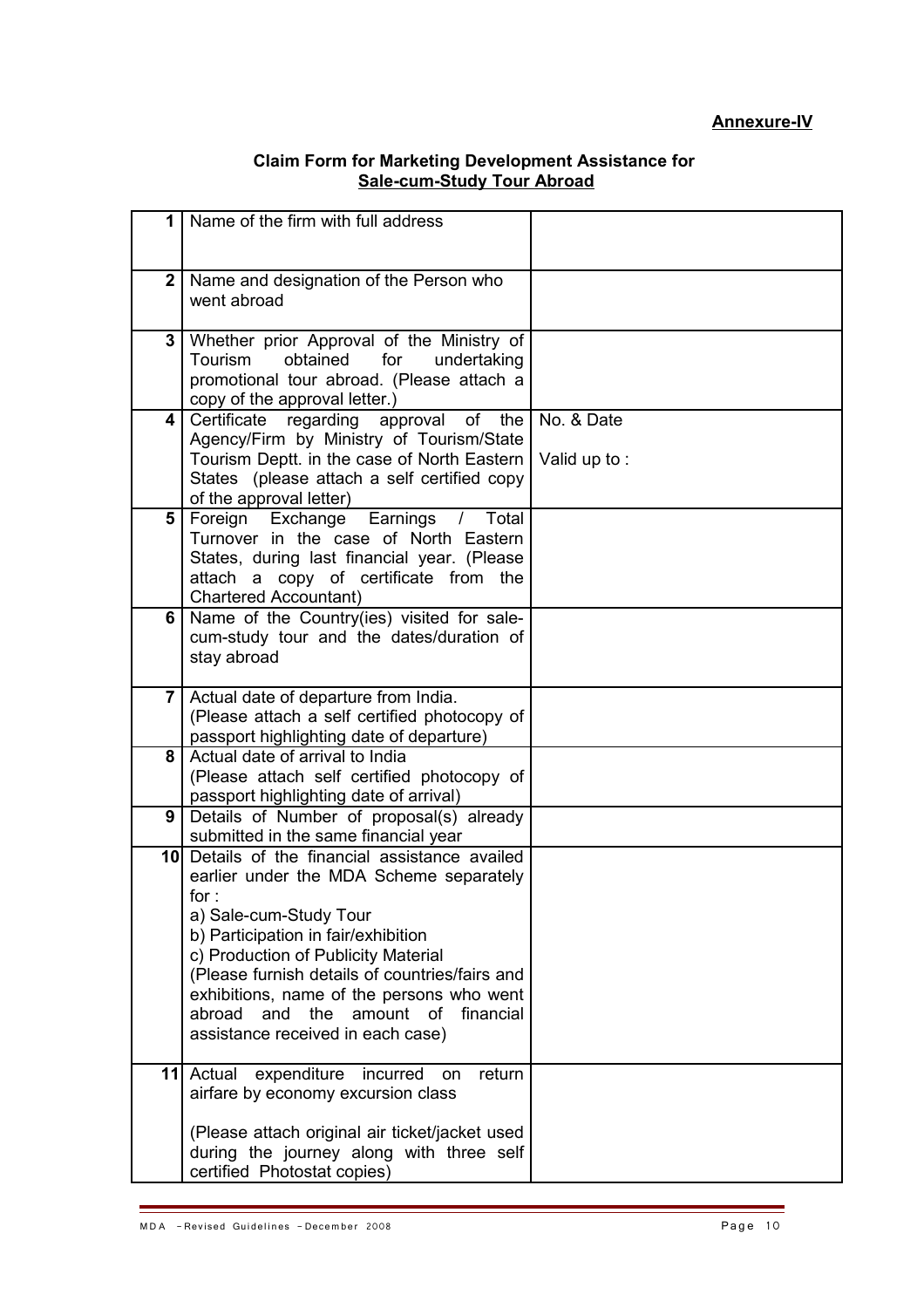| 12 | Amount being claimed |  |
|----|----------------------|--|
|    |                      |  |

# **Declaration**

I solemnly declare that the particulars given in the above statement are correct. I bound myself and the company accountable and responsible for any incorrect information given in the above statement and shall immediately refund amount received on the basis of wrong information provided in the above statement.

| Signature   |  |
|-------------|--|
| Name        |  |
| Designation |  |

Office Seal: Place: Date: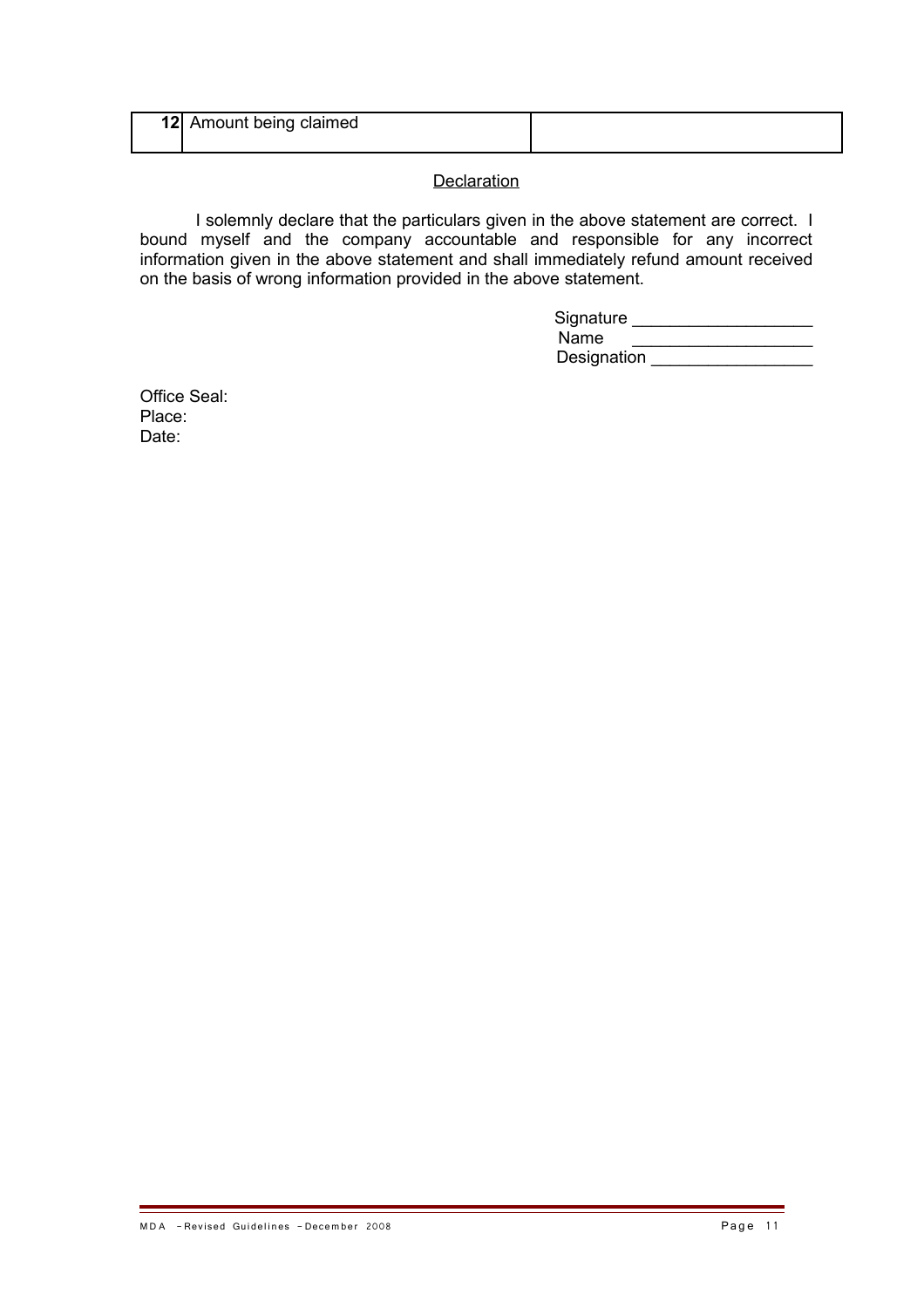# **Annexure-V**

## **Claim Form for Marketing Development Assistance for Participation in Trade Fairs/Exhibitions Abroad**

| 1 I            | Name of the firm with full address                                                                                                                                                                                                                      |                            |
|----------------|---------------------------------------------------------------------------------------------------------------------------------------------------------------------------------------------------------------------------------------------------------|----------------------------|
| $\mathbf{2}$   | Name and designation of the Person who<br>attended the fair/exhibition abroad                                                                                                                                                                           |                            |
| 3              | Whether prior Approval of the Ministry of<br>obtained<br><b>Tourism</b><br>for<br>undertaking<br>promotional activity abroad. (Please attach<br>a copy of the approval letter.)                                                                         |                            |
| 4              | Certificate regarding approval of the<br>Agency/Firm by Ministry of Tourism/State<br>Tourism Deptt. in the case of North<br>Eastern States (please attach a self<br>certified copy of the approval letter)                                              | No. & Date<br>Valid up to: |
| 5              | Foreign Exchange Earnings<br>Total<br>$\prime$<br>Turnover in the case of North Eastern<br>States, during last financial year. (Please<br>attach a copy of certificate from the<br><b>Chartered Accountant)</b>                                         |                            |
| 6              | Name of Fair/Exhibition and the countries<br>along with dates/duration of stay                                                                                                                                                                          |                            |
| $\overline{7}$ | Actual date of departure from India.<br>(Please attach a self certified photocopy of<br>passport highlighting date of departure)                                                                                                                        |                            |
| 8              | Actual date of arrival to India<br>(Please attach self certified photocopy of<br>passport highlighting date of arrival)                                                                                                                                 |                            |
| 9              | Details of Number of proposal(s) already<br>submitted in the same financial year                                                                                                                                                                        |                            |
|                | 10 Details of the financial assistance availed<br>earlier under the MDA Scheme separately<br>for:<br>a) Sale-cum-Study Tour<br>b) Participation in fair/exhibition<br>c) Production of Publicity Material<br>(Please furnish details of countries/fairs |                            |
|                | and exhibitions, name of the persons who<br>went abroad and the amount of financial<br>assistance received in each case)                                                                                                                                |                            |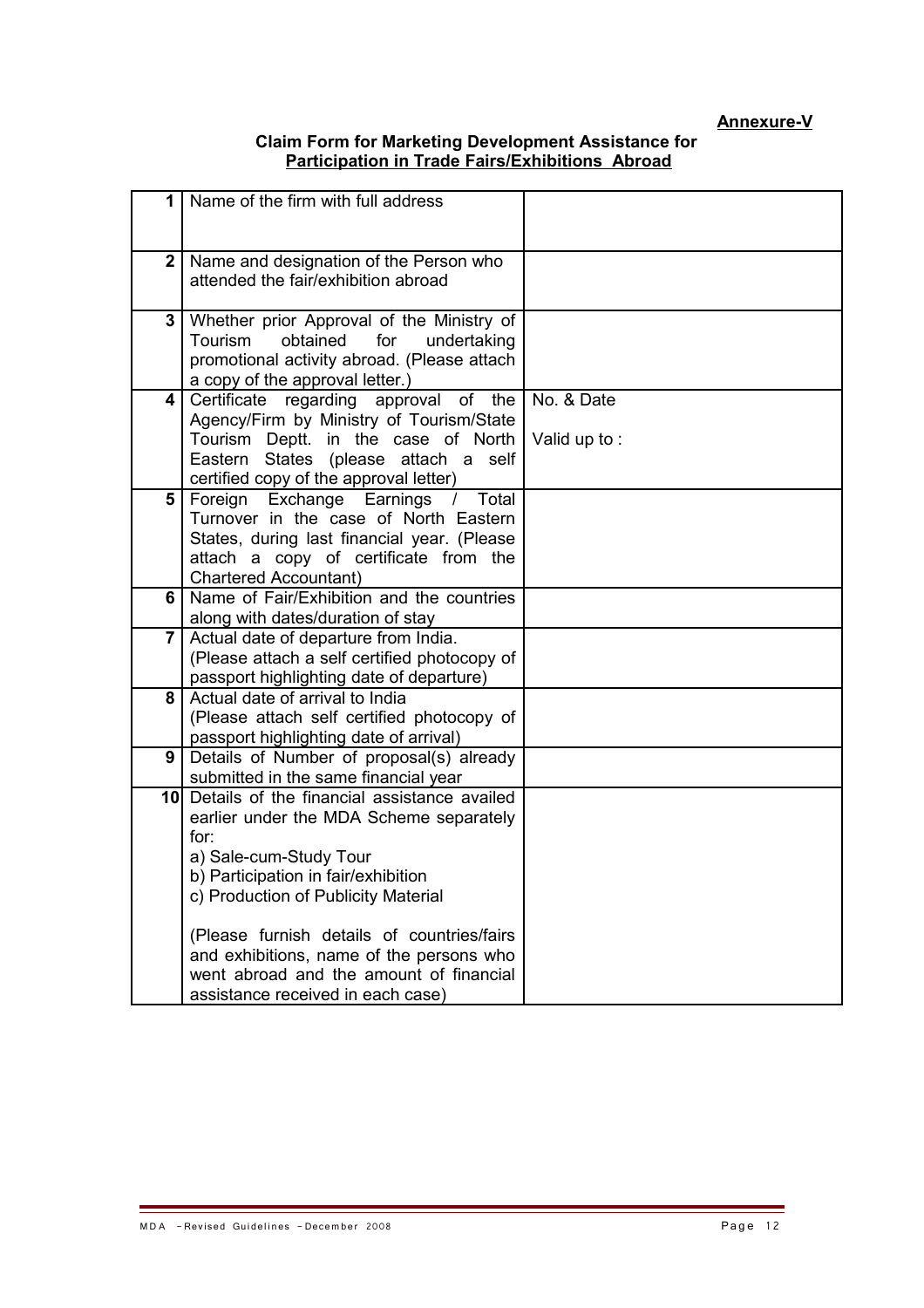| 11 Expenditure incurred on :                                                                                                                                                                  |  |
|-----------------------------------------------------------------------------------------------------------------------------------------------------------------------------------------------|--|
| (a) Actual expenditure incurred on return<br>airfare by economy excursion class                                                                                                               |  |
| (Please attach original air ticket/jacket<br>used during the journey along with three<br>self certified Photostat copies)                                                                     |  |
| (b) Actual expenditure incurred on stall,<br>decoration, water and electricity (in case of<br>participation fair/exhibition)                                                                  |  |
| (Please attach original voucher/bank<br>advice/receipt etc. evidencing payment<br>made, along with three self certified<br>photocopies thereof). (Also furnish a<br>Statement of Expenditure) |  |
| Total expenditure incurred $(a + b)$                                                                                                                                                          |  |
| 12 Amount being claimed                                                                                                                                                                       |  |

# **Declaration**

I solemnly declare that the particulars given in the above statement are correct. I bound myself and the company accountable and responsible for any incorrect information given in the above statement and shall immediately refund amount received on the basis of wrong information provided in the above statement.

| Signature   |  |
|-------------|--|
| Name        |  |
| Designation |  |

Office Seal: Place: Date: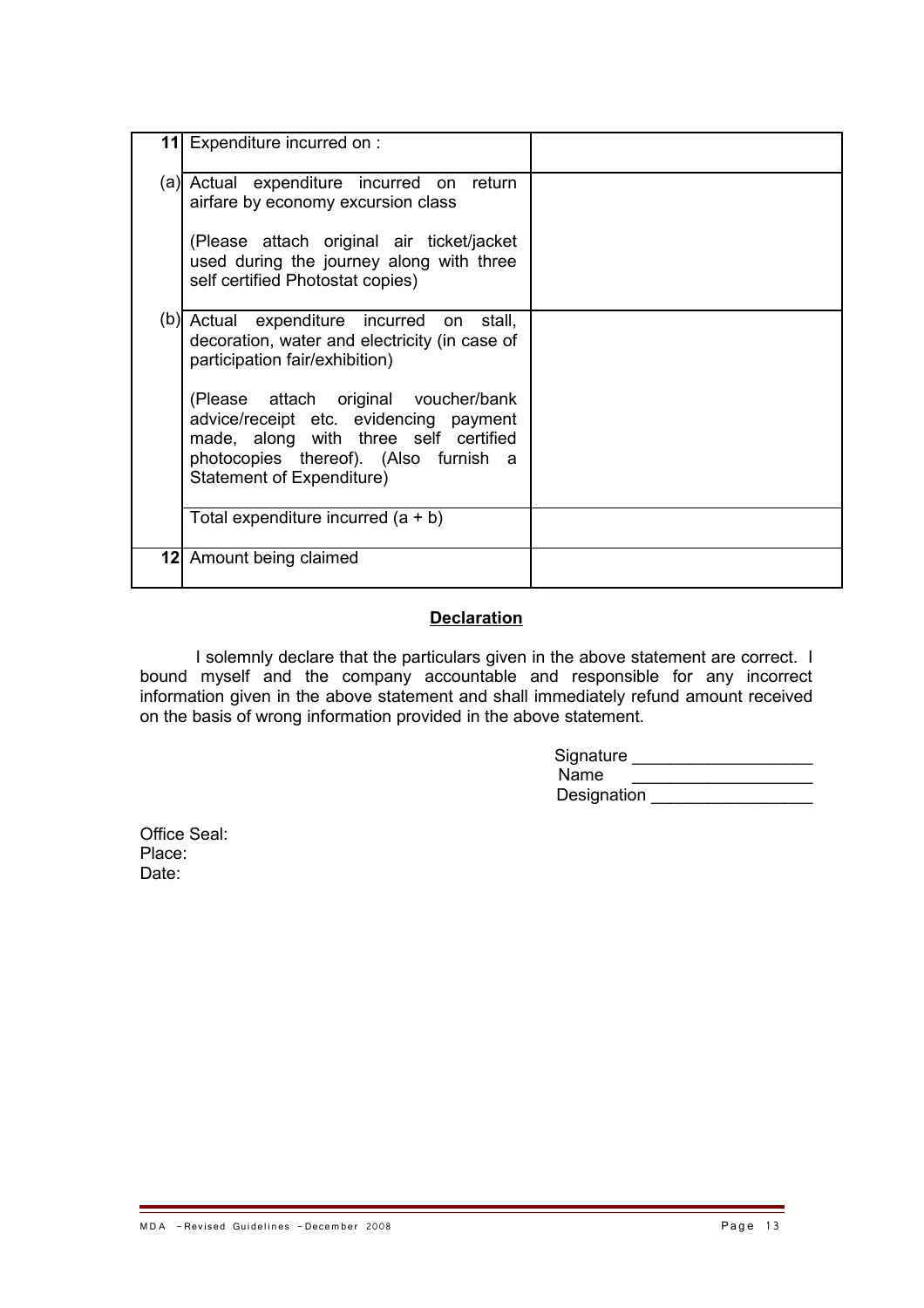# **Annexure-VI**

#### **Claim Form for Marketing Development Assistance for Production of Publicity Material for Distributing Abroad**

| 1                | Name of the firm with full address                                     |              |
|------------------|------------------------------------------------------------------------|--------------|
|                  |                                                                        |              |
|                  |                                                                        |              |
| $\boldsymbol{2}$ | Name and designation of the Person who                                 |              |
|                  | went abroad/attended the fair/exhibition                               |              |
|                  | abroad                                                                 |              |
| 3                | Whether prior Approval of the Ministry of                              |              |
|                  | obtained for production<br>Tourism<br>of                               |              |
|                  | publicity material (Please attach a copy of                            |              |
|                  | the approval letter.)                                                  |              |
| 4                | Certificate regarding approval of the                                  | No. & Date   |
|                  | Agency/Firm by Ministry of Tourism/State                               |              |
|                  | Tourism Deptt. in the case of North                                    | Valid up to: |
|                  | Eastern States (please attach a self                                   |              |
|                  | certified copy of the approval letter)                                 |              |
| 5                | Foreign Exchange Earnings<br>Total<br>$\sqrt{2}$                       |              |
|                  | Turnover in the case of North Eastern                                  |              |
|                  | States during the last financial year.                                 |              |
|                  | (Please attach a copy of certificate from<br>the Chartered Accountant) |              |
| 6                | Name of the Fair/Exhibition and the                                    |              |
|                  | countries along with dates where publicity                             |              |
|                  | material was distributed.                                              |              |
|                  |                                                                        |              |
|                  |                                                                        |              |
| 7                | No. of copies of publicity material                                    |              |
|                  | prepared                                                               |              |
| 8                | Details of Number of proposal(s) already                               |              |
|                  | submitted in the same financial year                                   |              |
| 9                | Details of the financial assistance availed                            |              |
|                  | earlier under the MDA Scheme separately                                |              |
|                  | for:                                                                   |              |
|                  | a) Sale-cum-Study Tour                                                 |              |
|                  | b) Participation in fair/exhibition                                    |              |
|                  | c) Production of Publicity Material                                    |              |
|                  |                                                                        |              |
|                  | (Please furnish details of countries/fairs                             |              |
|                  | and exhibitions, name of the persons who                               |              |
|                  | went abroad and the amount of financial                                |              |
|                  | assistance received in each case)                                      |              |
|                  | 10 Name of the three firms where from                                  |              |
|                  | quotations were invited (Please attach                                 |              |
|                  | copies of the three quotations)                                        |              |
|                  | 11 Name & address of the firm quoting the                              |              |
|                  | lowest quotations                                                      |              |
|                  | 12 Name & address of the firm, which printed                           |              |
|                  | the publicity material.                                                |              |
|                  | 13 Actual expenditure incurred                                         |              |

۰